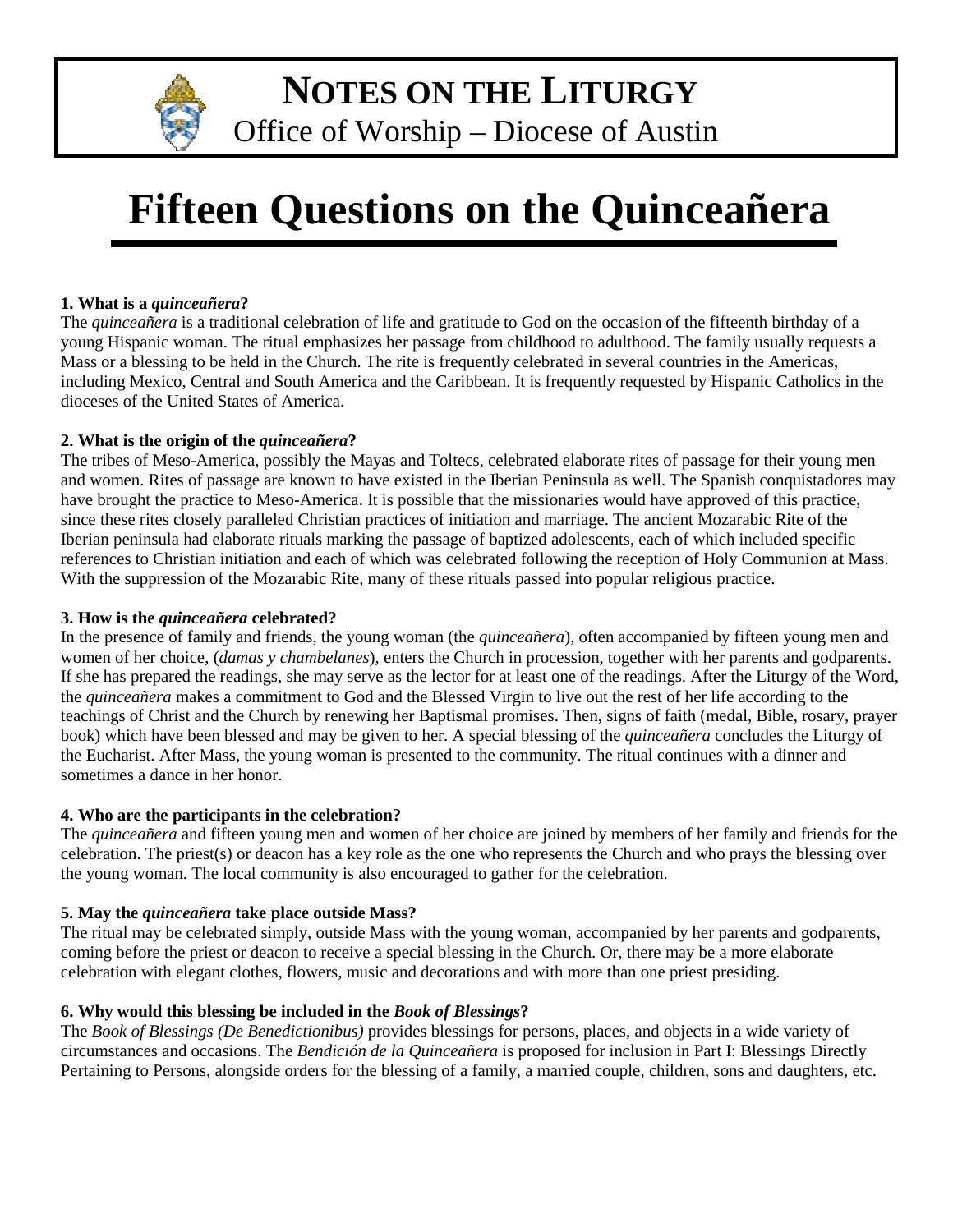# **NOTES ON THE LITURGY** Office of Worship – Diocese of Austin

# **7. Why is it necessary to have an approved order of blessing for this practice?**

The traditional blessing, part of the popular religion of Latinos and common in some countries of Central and South America and the Caribbean, has developed in the United States into an unofficial "liturgical rite" and is regulated in some dioceses with specific guidelines and norms.

In recent years, the Bishops' Committee on the Liturgy has been approached by a number of Bishops requesting the development of a *quinceañera* ritual for use in the dioceses of the United States of America. There is currently no approved Blessing for the *Quinceañera*. In a number of US dioceses, unapproved "rituals" of a variety of origins are in widespread use. In the absence of an approved rite, celebrants often spontaneously create prayers and ritual actions. Since only approved and confirmed rites may be used in the Liturgy, a Blessing for the *Quinceañera* has been proposed by the Bishops' Committee on the Liturgy.

# **8. Why do parents present their daughter for this celebration?**

The parents, in coming to the parish Church seeking the blessing, acknowledge that their daughter has reached the age where she is capable of handling additional responsibility. They see the *quince años* Mass as a way to thank God for the blessing of their daughter's life and to seek God's blessing and guidance as she enters adulthood. The extended family, (grandparents, godparents, aunts, uncles and cousins) is usually present, to celebrate with the *quinceañera*. *Esponsores*, other couples acting as sponsors, may bring forward the blessed religious articles which are presented to the *quinceañera*.

### **9. What is the positive value of this celebration for the parish?**

The Virgin Mary is a model for women of every class and age group. In a culture where *machismo* is still evident, the choice by a young Hispanic woman to celebrate her fifteenth birthday in the Church offers a host of possibilities for her and the parish. If the young women are received with understanding and a willingness to meet their needs, the celebration of the *quinceañera* can be a "teachable moment" for the parish.

# **10. Could a parish institute a period of preparation for the** *quinceañera***?**

The *quinceañera*, and the fifteen teens who form part of her celebration, could be asked to participate in a day of retreat or in one or several sessions of preparation with talks, activities and prayer, together with the celebration of the Sacrament of Penance, prior to the date of the celebration. The focus on the positive contribution of women in society as well as their becoming active participants in the life of the parish can also be emphasized. They may be encouraged to take a more active part in the various parish ministries.

#### **11. Why is this celebration necessary when the Church has the sacrament of Confirmation?**

The Sacrament of Confirmation is one of the three sacraments of initiation by which the baptized "are more perfectly bound to the Church and are enriched with a special strength of the Holy Spirit. Hence they are, as true witnesses of Christ, more strictly obliged to spread and defend the faith by word and deed."<sup>1</sup> The celebration of the *quince años* complements the Sacrament by providing a special blessing for a young Catholic woman as she enters adulthood, preparing her for her new responsibilities.

Today's teenagers live in a culture which urges them to embrace "the facile myths of success and power,"<sup>2</sup> in direct contrast to the Catholic values espoused by their parents. At the time of the celebration of the blessing of the *quinceañera*, a young woman comes to the Church seeking a blessing. Standing before the altar, she is publicly presented by her family and friends in a gesture of thanksgiving.

# **12. Does this celebration sometimes become too costly and extravagant?**

Yes. Unfortunately, the advantage of living in a country where material things are readily available often encourages families to give into a competitive consumerism and spend exorbitant sums on such celebrations. The same tendency is often seen in the planning of celebrations of the Sacrament of Marriage.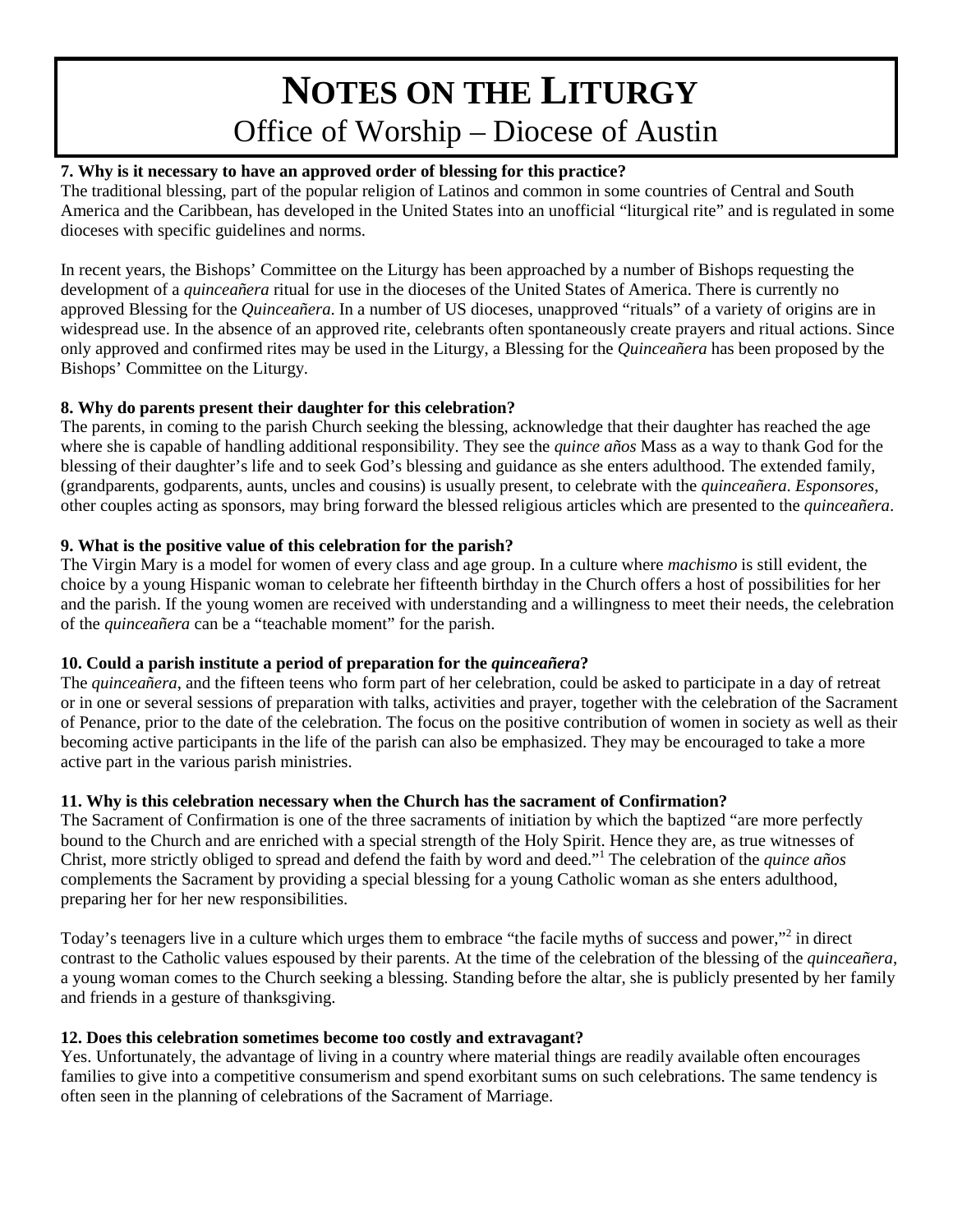# **NOTES ON THE LITURGY** Office of Worship – Diocese of Austin

However, as with weddings, many Hispanic families save for years to provide the celebration for their daughter, granddaughter, goddaughter or niece. While to an uninformed observer, the financial expenditure may appear far beyond the means of the family, the reality may be very different. The custom of having *padrinos/madrinas* and *esponsores* makes it possible for there to be a larger array of donated gifts and services. Family members who are seamstresses, musicians, drivers of limousines, florist shop workers, cooks, bakers and photographers often donate their services as gifts. The church decorations, food and music for the fiesta, are often provided by family and friends.

Parishes may also give pastoral guidance in having the celebration for several girls at one Mass, thus focusing more on the liturgy than on any one family, or offering the use of the parish hall for the fiesta which follows. A parish, a parish organization or several parish organizations could sponsor a fiesta following a monthly religious celebration for all the quinceañeras of the parish. It is suggested that a time of preparation be set before the date of the celebration so that all participants understand the meaning of the religious celebration and have an opportunity to ready themselves spiritually.

#### **13. How can this celebration be a means of strengthening the faith of Latino youth?**

Adults have a responsibility to pass on the faith to younger members of the community. The celebration of *quince años* is a crucial time in the life of a young Hispanic woman. While society invites youth to gang membership, drug and alcohol abuse and irresponsible sexual behavior, the Church can offer the *quinceañera* an opportunity to reflect on her role as a Catholic Christian woman in a society which often distorts the woman's role.

The U.S. Bishops' pastoral letter, *Renewing the Vision: A Framework for Catholic Youth Ministry* is a call to personal discipleship, evangelization and leadership of youth so strong that the bishops ask the entire Church to make ministry with adolescents its concern as well. The letter focuses on three goals: empowering young people to live as disciples of Christ in today's world; drawing young people to responsible participation in the life, mission and work of the faith community; and fostering the personal and spiritual growth of each young person.

The *quinceañera* ritual is valuable for the religious message it sends not only to young people, but also to parents, grandparents, godparents and the entire parish in calling them to prayerfully join with youth in making a commitment to God and the Church.

#### **14. Why is the rite just for girls?**

According to traditional usage, the *Bendición de la Quinceañera* has been a celebration for young Hispanic women. This is the practice in the countries of origin of the young women requesting the blessing. Recently, in the Western and Southwestern parts of the United States a limited number of young Hispanic males have requested this blessing for themselves or, in one case, twins (male and female), requested a joint celebration. There is no basis in the traditional usage, however, for the inclusion of young men in the rite.

The celebration also can be a strengthening of the identity of the *quinceañera* within her family and as a Catholic, as well as an affirmation of the gift of women as a blessing to the Church. In the Hispanic community, traditionally it has been the women who hand on the faith. The *abuelita* (grandmother) holds a special place in the family for that reason. Women organize feast days, celebrate rituals and offer prayers. The mother sets up the *altarcito* in the home where prayers are offered for the living and the dead. She makes the home a domestic church. Hispanic women are the evangelizers and teachers of values, yet their leadership has often gone unrecognized. The *Quince Años* Blessing publicly acknowledges this historic role.

#### **15. Why is the** *Bendición de la Quinceañera* **presented in English and in Spanish?**

In many parishes the young women who come to the church asking for the *Bendición de la Quinceañera* speak only Spanish, others are bilingual, and some of those who were born in this country speak only English. Those participating in